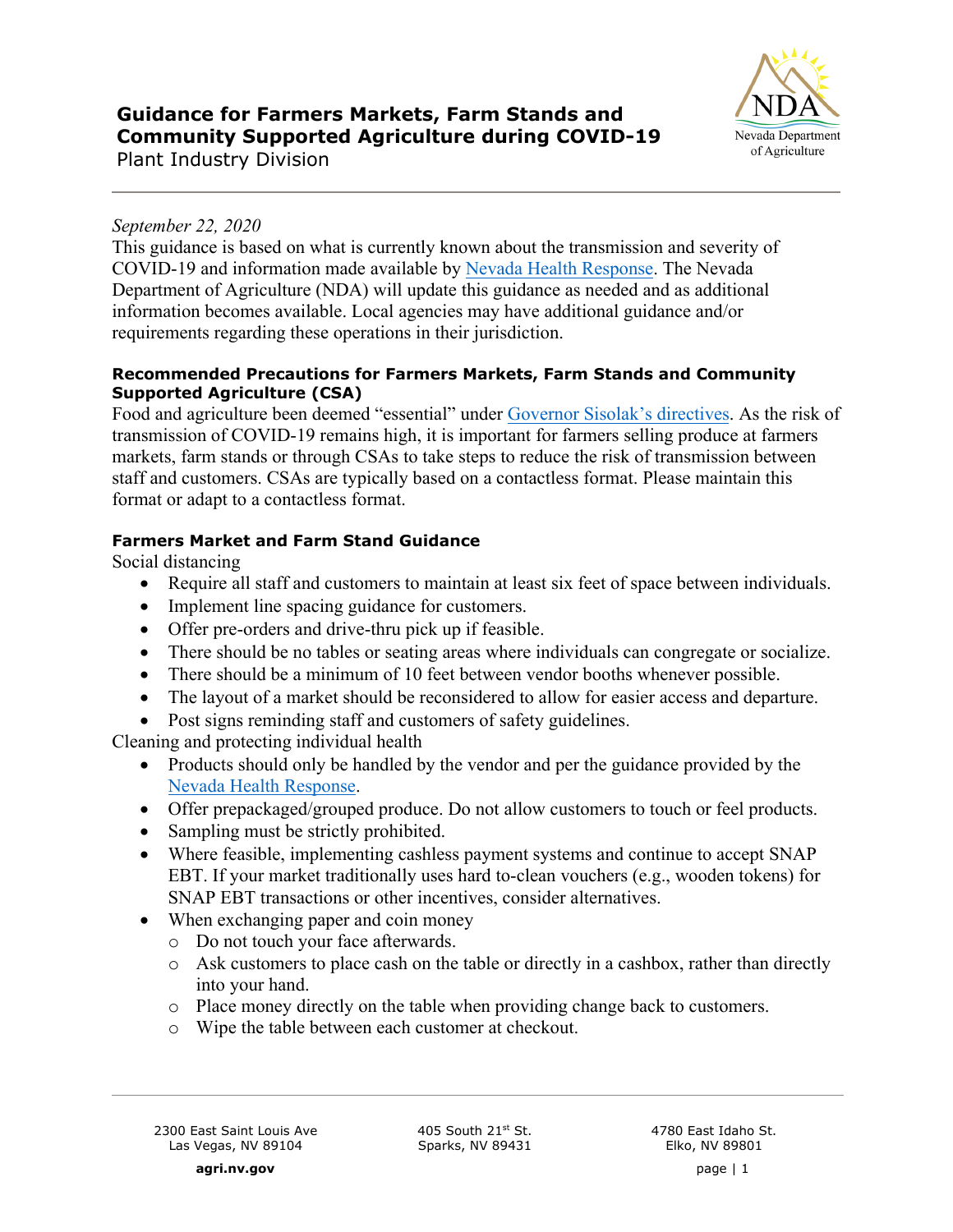- If possible, vendor booths should have a designated person for handling cash/tokens and another for handling food or food products.
- Farmers and producers should not touch reusable bags belonging to customers.
- Provide hand washing stations or alcohol-based hand sanitizer for farmers, producers and customers.
- Application of [Guidelines for Safe Food Handling During COVID-19 Outbreak](https://media.southernnevadahealthdistrict.org/download/ferl/updates/20200323/20200324-SNHD-Safe-Food-Handling-During-COVID-19.pdf) is recommended.
- Staff should wash hands often with warm water and soap or use an alcohol-based gel.
- Staff should wear single-use protective gloves, especially when handling money, and they should be changed if changing tasks. Staff should always wash their hands prior to putting on gloves and after removing them.
- Staff and volunteers should avoid touching eyes, nose and mouth.
- Site staff should wear [face coverings](https://nvhealthresponse.nv.gov/wp-content/uploads/2020/04/04.03-Guidance-on-Improvised-Facial-Coverings.pdf) at all times and should refrain from touching the covering.
- Clean all contact surfaces frequently.
- Avoiding using cloth table coverings or other hard to clean table covers.
- Application of [guidance for protecting grocery store personnel](https://nvhealthresponse.nv.gov/wp-content/uploads/2020/04/Grocery-Store-Guidance.pdf) is recommended.

## Monitoring illness

- Monitor staff and customers for signs of illness such as shortness of breath, coughing or fever.
- Anyone experiencing signs of illness should stay home, contact their healthcare provider and follow [CDC-recommended steps.](https://www.cdc.gov/coronavirus/2019-ncov/if-you-are-sick/steps-when-sick.html?CDC_AA_refVal=https%3A%2F%2Fwww.cdc.gov%2Fcoronavirus%2F2019-ncov%2Fabout%2Fsteps-when-sick.html)
- If anyone becomes sick, the facility should:
	- o Close off areas used by the sick person.
	- o 24 hours (or as long as possible) before you clean or disinfect.
	- o Clean and disinfect all areas used by the sick person**,** such as offices, bathrooms, common areas, and shared electronic equipment like tablets and computers.
	- o Please reference the CDC's [Disinfecting Your Facility If Someone Is Sick](https://www.cdc.gov/coronavirus/2019-ncov/prepare/disinfecting-building-facility.html) for guidance.

Communication

• If a team member becomes sick or a customer notifies you that they have become sick, please notify your farmers market manager.

#### **Guidance for Customers Visiting Farmers Markets and Farm Stands**

Social distancing

- Only one individual from a household should attend. Please refrain from bringing others and/or pets (except service animals) with you. If you must shop with others or children, please keep everyone together.
- Maintain 6 feet of space between yourself and others at all times.
- Wait outside the vendor booth until it is free of other shoppers, then take your turn.
- Do not spend time socializing or lingering. Please shop quickly to limit crowding.

Protecting individual health and cleaning

• Utilize hand washing stations or use an alcohol-based hand sanitizer before and after visiting a farmers market or farm stand.